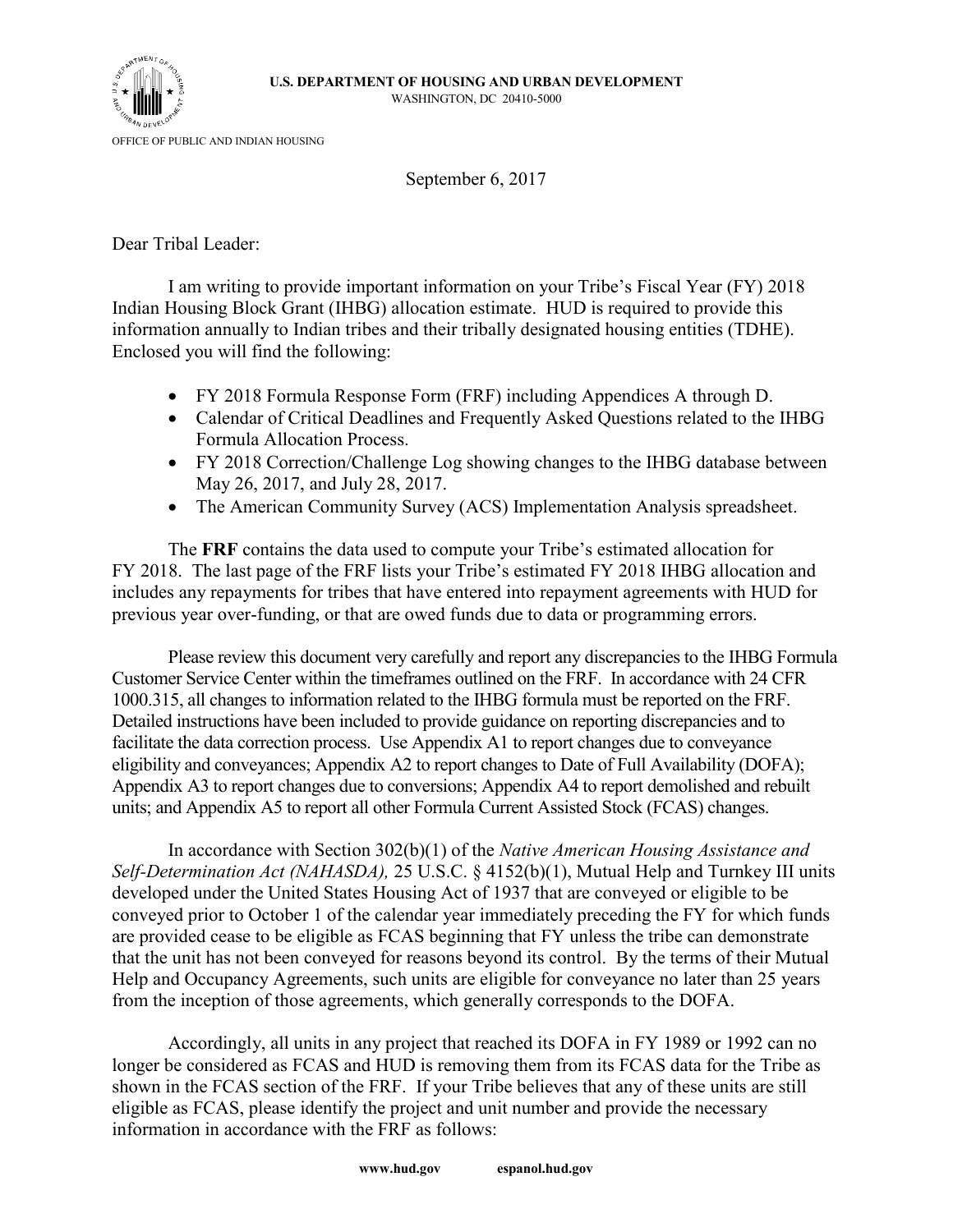- 1. If the unit was converted to and is currently managed as a Low Rent unit, provide the information required on Appendix A3.
- 2. If there is a subsequent homebuyer, or the unit is still within the term of its lease-toown agreement, please provide the information required on Appendix A5, including the date that the current agreement was signed and the termination date of the agreement.

Section 1000.319 of the IHBG regulations assigns responsibility to the IHBG recipients for verifying and reporting changes to their FCAS on the FRF. If a tribe/TDHE does not or fails to report changes on the FRF in a timely manner and received an over-payment based on ineligible units, the tribe is required to repay the funds within 5 FYs. A tribe will not receive back-funding for any units that the tribe failed to report in a timely manner.

HUD based the estimated IHBG formula allocation on the President's FY 2018 budget request of \$600,000,000, of which approximately \$598,000,000 would be available for the formula. Please keep in mind that the actual appropriation may differ, thus affecting your tribe's final FY 2018 formula allocation. In addition, your final FY 2018 formula allocation may vary from this estimate resulting from your tribe's or other tribes' pending corrections and/or challenges, and corrections on the data reported on the FRF.

Beginning in FY 2018, in accordance with Section 1000.330 of the IHBG regulations, the source of data used to determine the American Indian and Alaska Native persons' variable is the 2010 Decennial Census, adjusted for any statistically significant undercount and aged using Census Bureau county level population estimates. The data source of the remaining six Needs variables is the ACS 5-year data. In FY 2018, the source of data used to determine the remaining six Needs variables is the 2009-2013 ACS data. To mitigate fluctuations in the IHBG grant allocation resulting solely from the introduction of the 2010 Decennial Census and the ACS sources, Section 1000.331 adds the following volatility control language:

"(a) To minimize the impact of funding changes based on the introduction of a new data source under § 1000.330, in fiscal year 2018 and each year thereafter, if, solely as a direct result of the introduction of a new data source, an Indian tribe's allocation under the Need component of the formula is less than 90 percent of the amount it received under the Need component in the immediate previous fiscal year, the Indian tribe's Need allocation shall be adjusted up to an amount equal to 90 percent of the previous year's Need allocation.

(b) Nothing in this section shall impact other adjustments under this part, including minimum funding, census challenges, formula area changes, or an increase in the total amount of funds available under the Need component.

(c) In the event of a decrease in the total amount of funds available under the Need component, an Indian tribe's adjusted allocation under paragraph (a) of this section shall be reduced by an amount proportionate to the reduced amount available for distribution under the Need component of the formula.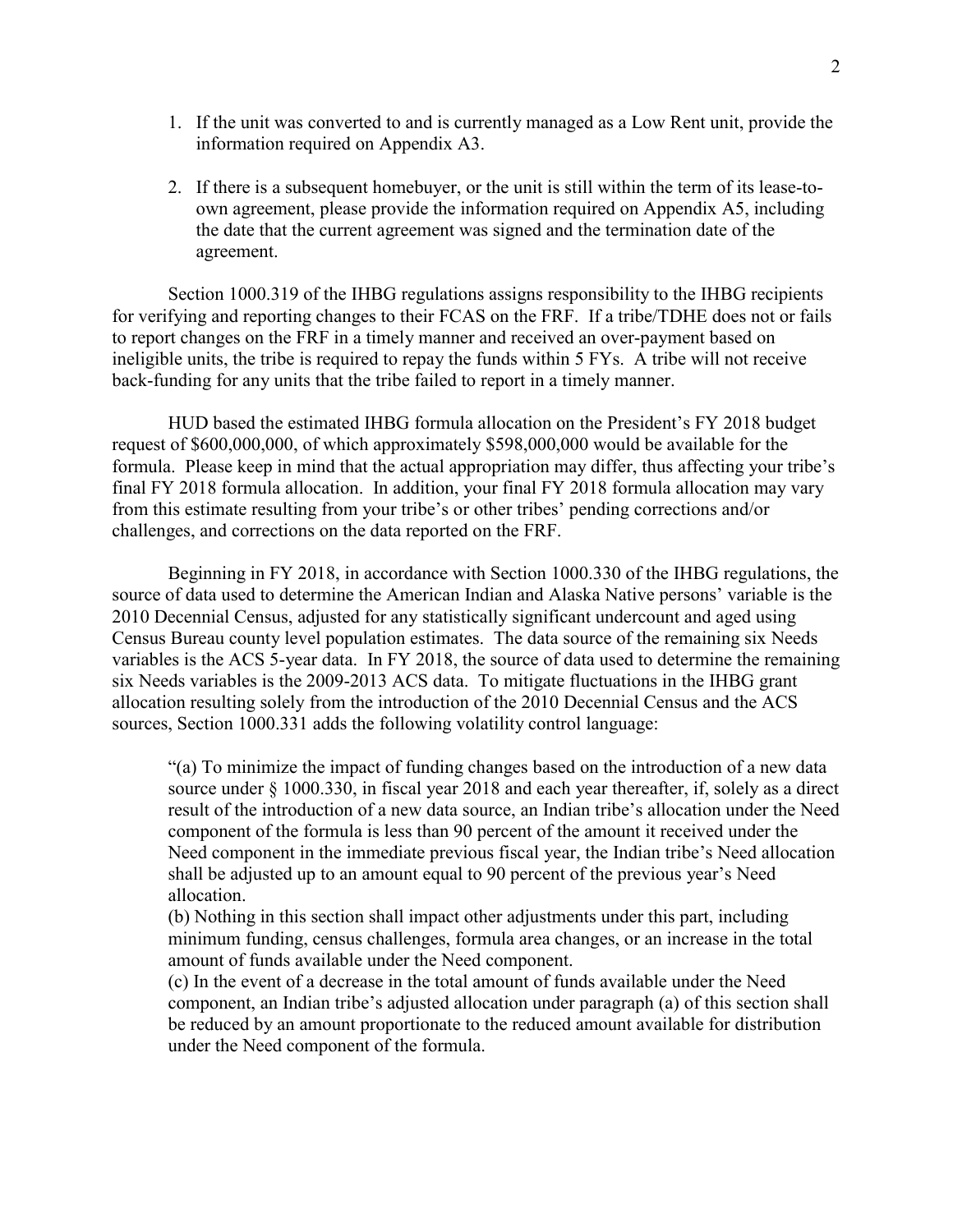(d) Adjustments under paragraph (b) or (c) of this section shall be made to a tribe's Need allocation after adjusting that allocation under paragraph (a) of this section."

As in prior years, the Needs component of the formula was estimated using single-race and multi-race Census data. The amount of each Indian tribe's allocation was estimated based on the greater of the two, pursuant to the language in the President's Budget. The Needs section of your Tribe's FRF indicates which data were used.

These allocations incorporate a minimum Needs funding for tribes that have previously participated in the IHBG program. In accordance with §1000.328, tribes receiving less than \$200,000 under the FCAS component of the formula and that demonstrate the presence of any households at or below 80 percent of median income are eligible to receive the minimum allocation in any FY under the IHBG Needs component. The minimum funding will equal 0.007826 percent of the available appropriations for that FY, after set-asides. In the FY 2018 estimate, this amount is \$46,799.

The IHBG regulations at Section 1000.329 establish a minimum grant when there are carryover funds. Since it is unknown if there will be carryover for the FY 2018 allocation, a minimum grant is not included in the estimate, but will be implemented in the final allocation provided there is carryover. In addition, §1000.342 adds a new Undisbursed Funds Factor (UDFF) in the formula. The UDFF provides allocation formula calculations specific to tribes with an initial allocation of \$5 million or more, and with undisbursed IHBG funds in the Line of Credit Control System (LOCCS) on October 1 in an amount greater than the sum of the prior 3 years' initial allocation calculations**.** Since the amount of undisbursed funds remaining in LOCCS on October 1 is not yet known, this provision is not implemented in the estimate, however this factor will be applied in the final allocation.

The **IHBG Formula Allocation Critical Deadlines and Frequently Asked Questions** lists important deadlines, contact information for customer service, and a summary of frequently asked questions. All corrections to FCAS, Tribal Enrollment, and Formula Area must be submitted by **November 6, 2017**, to be considered for FY 2018 allocations. Census challenges must be submitted by March 30, 2018, to be considered for FY 2018 and FY 2019 allocations. This year, tribes/TDHEs will be notified of the Needs data used to compute their FY 2018 allocations by September 6, 2017, which is after the March 30, 2017, deadline to submit challenges for FY 2018. In an effort to provide tribes/TDHEs with a similar amount of time as they had in prior FYs to review their data, the General Deputy Assistant Secretary has issued a waiver extending the deadline for submitting challenges to the FY 2018 Needs data to March 30, 2018.

The **IHBG Correction/Challenge Log** shows the status of requests for correcting or challenging IHBG data that HUD has received between May 26, 2017, and July 28, 2017, the last time the data was changed before the IHBG formula allocations were calculated.

The **ACS Implementation Analysis** illustrates the amount of grant funding change that is attributable to the implementation of the new regulations vs. the amount of changes based upon the estimated available funding level. Section 1000.331 of the IHBG regulations require